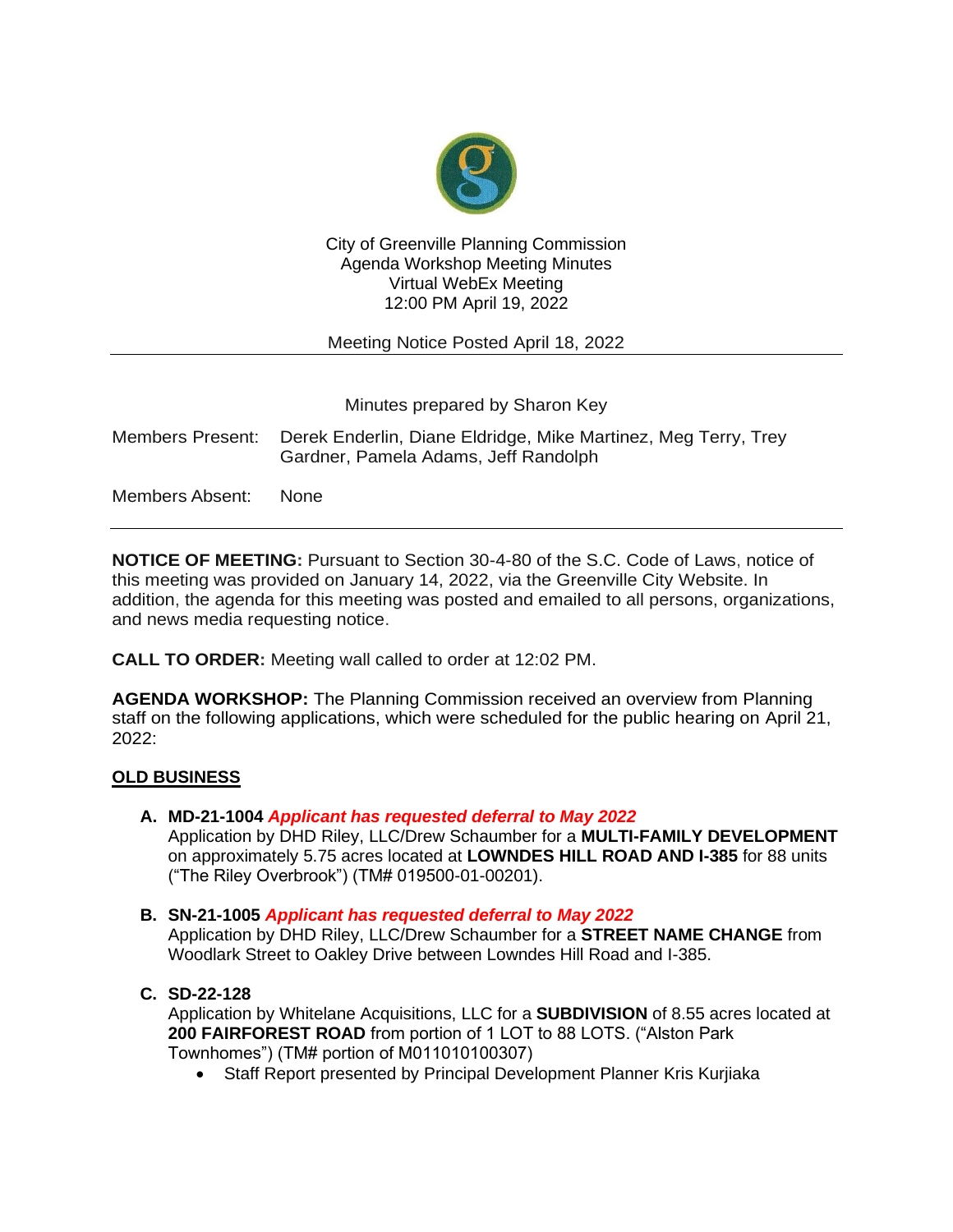# **D. Z-1-2022** *City requests deferral to month yet to be determined*

Application by City of Greenville for a **TEXT AMENDMENT** to (1) Amend and replace Section 19-6.9. *Single-family residential infill standards* in order to modify single-family use standards that pertain to the construction of new homes, additions, garages, carports, and driveways within established single-family residential areas; and, (2) Amend Section 19-2.3.18 *Alternative Equivalent Compliance* to allow application availability to Section 19-6.9 for the purpose of requesting alternatives to 19-6.9.2(A) *Mass and Form Analysis*.

## **NEW BUSINESS**

# **A. AX-4-2022**

Application by Andretta J Robinson for **ANNEXATION** and **REZONE** of approximately 3.001 acres located at **2550 N. PLEASANTBURG DRIVE** from C-3, Commercial district, in Greenville County to C-3, Regional commercial district, in the City of Greenville. (TM# 0183030100401)

• Staff Report presented by Senior Development Planner Austin Rutherford

# **B. AX-5-2022**

Application by Parker Group Development, LLC for **ANNEXATION** and **REZONE** of approximately 0.16 acre located at **8 CALDER DRIVE** from C-2, Commercial district, in Greenville County to RDV, Redevelopment district, in the City of Greenville. (TM# 0121001001100)

• Staff Report presented by Senior Development Planner Austin Rutherford

## **C. AX-6-2022**

Application by Trey Cole/Artful Home Designs, LLC for **ANNEXATION** and **REZONE** of approximately 1.12 acres located at **ANDERSON ROAD** and **CONWELL STREET** from C-1, Commercial district, and C-2, Commercial District, in Greenville County to RM-2, Single-family and multifamily residential district, in the City of Greenville. (TM# 0112000900200, 0112000900400, 0112000900800, 0112000900900)

• Staff Report presented by Senior Development Planner Austin Rutherford

# **D. AX-7-2022**

Application by Lead Academy for **ANNEXATION** and **REZONE** of approximately 16.704 acres located at **804 MAULDIN ROAD** from S-1, Services district, in Greenville County to S-1, Service district, in the City of Greenville. (TM# M014010100802)

• Staff Report presented by Senior Development Planner Austin Rutherford

### **E. SD-22-2022** *Applicant has requested deferral to May 2022*

Application by Rich Hincapie for a **SUBDIVISION** of 0.697 acre located at **25 WINN STREET AND ALLISON STREET** from 2 LOTS to 4 LOTS. ("Fondo Development") (TM# 0021000102012 and 0021000101900)

### **F. Z-4-2022**

Application by Renaissance Custom Homes for a **PLANNED DEVELOPMENT**  modification of 2.95 acres at **N. PLEASANTBURG DRIVE AND RENAISSANCE ROW DRIVE** for the addition of 36 single-family attached lots. ("Renaissance Place") (TM# 0276000300501, 0276000301505)